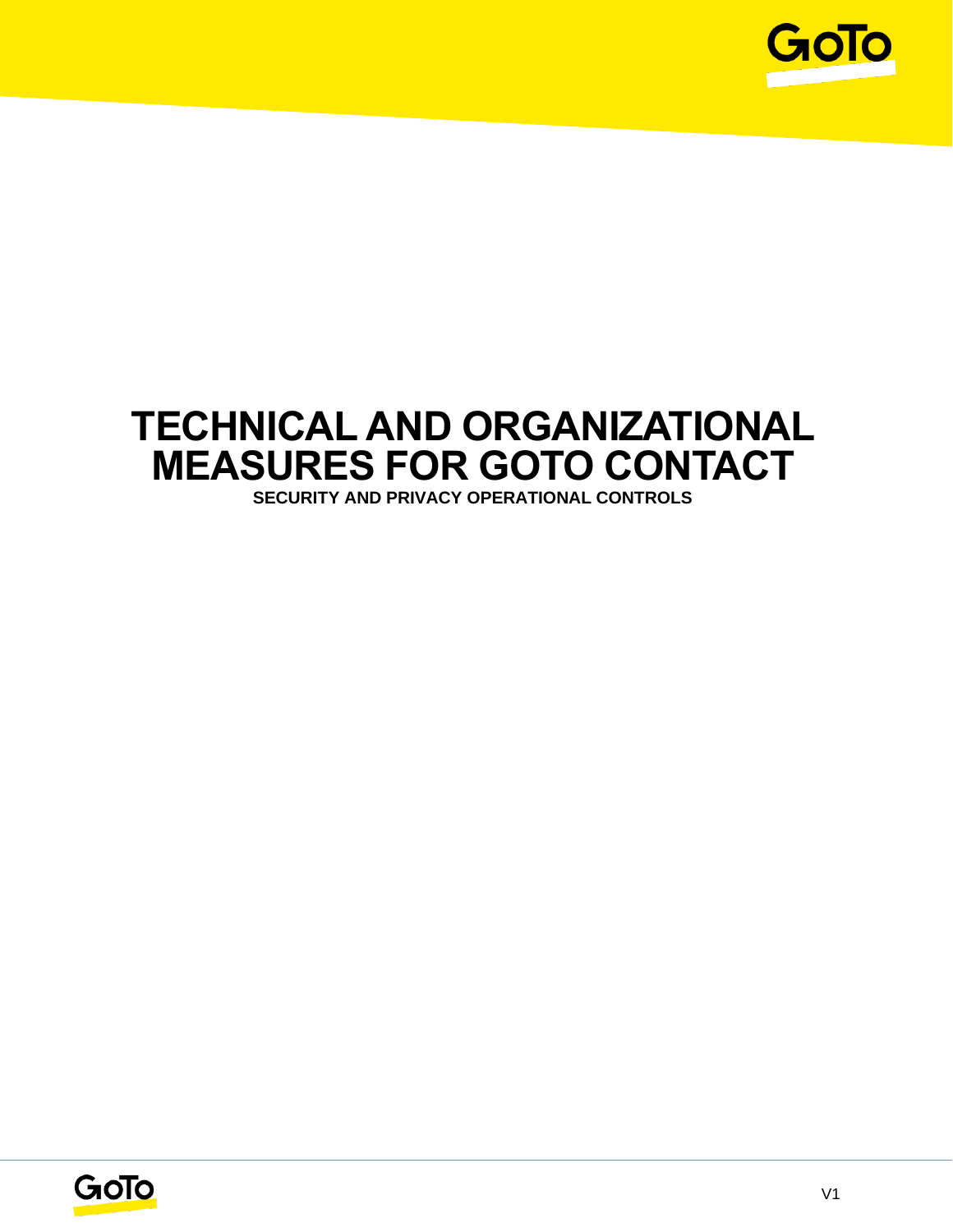#### **Publication date: February 2022**

## 1 Products and Services

GoTo Contact is a Contact Center as a Service (CCaaS) solution built on top of the GoTo Connect platform that enables organizations to improve the outcomes of their customer and prospect communications over multiple communication channels, such as voice, text, web chat, and social media. This solution is good for organizations of all sizes but is particularly useful in small to medium sized businesses.

This document describes the Technical and Organizational Measures (TOMs) of GoTo Contact and some of GoTo Connect, on which GoTo Contact is built.

The following are features and offerings within the GoTo Contact service (the Service):

- GoTo Contact is designed to help users manage call queues and incoming customer calls through interactive voice responses, automatic call distribution and customer relationship management integrations.
- Chat Queues allow people to send a message to a queue and have that message delivered to a company representative (rep) as if the external number were the rep's direct number. Chat queue messages can be sent through different communication channels: Text, Web Chat, Facebook, and other social media channels.
- Other channels can aid customer communication, such as voice to video and chat to video.
- GoTo Contact analytics provides real-time and historical reporting enabling supervisors and managers to improve customer interactions, optimize customer experience, optimize rep time to service customers and to coach representatives on their communication skills.

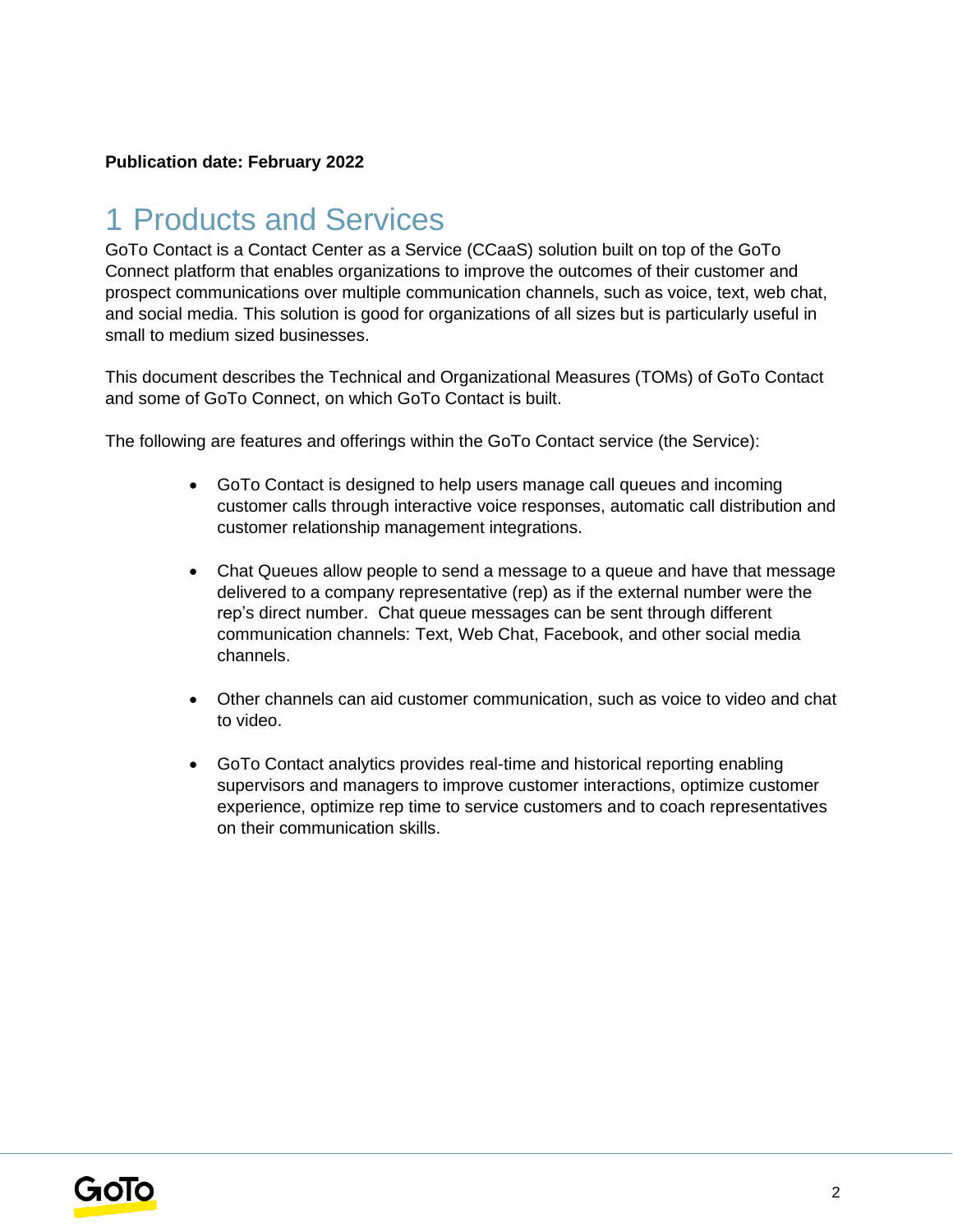## 2 Product Architecture



*Figure 1- GoTo Connect Infrastructure*

## 3 GoTo Contact Technical Controls

GoTo employs industry standard technical security controls appropriate to the nature and scope of the Services (as the term is defined in the Terms of Service) designed to safeguard the Service infrastructure and data residing therein. Find the Terms of Service a[t](http://www.logmein.com/legal/terms-and-conditions) [https://www.goto.com/company/legal/terms-and-conditions.](https://www.goto.com/company/legal/terms-and-conditions)

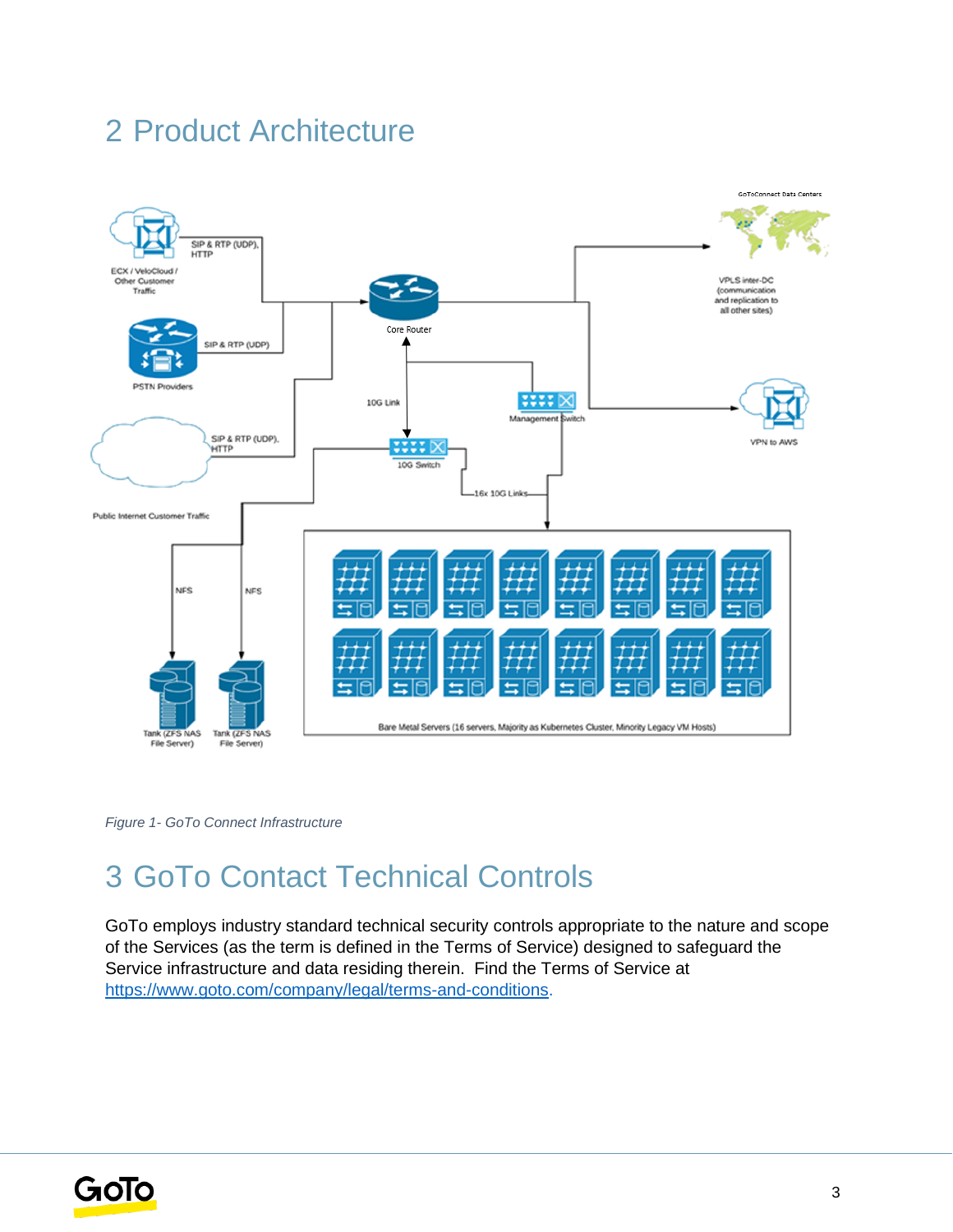### 3.1 Logical Access Control

Logical access controls are in place, designed to prevent or mitigate the threat of unauthorized application access and data loss in corporate and production environments. Employees are granted minimum (or "least privilege") access to specified GoTo systems, applications, networks, and devices as needed. Further, user privileges are segregated based on functional role and environment.

The GoTo Contact integrated Service offering utilizes GoTo's proprietary identity management platform for customer provisioning, offers Single sign-on (SSO) using Security Assertion Markup Language (SAML), and integrates directly with the platform via API. This permits robust administrative controls, including allowing Customer account administrators to configure password policies, force password resets, and require utilization of SAML for login.

Service PBX administrators (Super Administrators) can grant or deny specific permissions in the PBX Administration Portal and grant GoTo Contact Admin role permissions to users of the GoTo. These group permissions include the ability to configure the PBX, edit E911 addresses/locations, view reports, view and pay invoices, as well as create, update, and delete settings and accounts for:

- Users;
- User Groups;
- Extensions;
- Devices;
- Hardware;
- Sites; and
- Phone Numbers (delete and create managed through number ordering).

User level permissions are not directly configured as they are derived from the user, device, and line relationships.

For more details on group permissions, please reference the GoTo [Connect Administrator PBX](https://www.goto.com/connect/hosted-pbx)  [Guide.](https://www.goto.com/connect/hosted-pbx)

### 3.2 Perimeter Defense and Intrusion Detection

GoTo employs industry standard perimeter protection tools, techniques and services that are designed to prevent unauthorized network traffic from entering its product infrastructure. The GoTo network features externally facing firewalls and internal network segmentation. Critical system files are protected against malicious and unintended infection or destruction.

### 3.3 Data Segregation

The Service leverages a multi-tenant (and multi-PBX) architecture, logically separated at the database level, based on a user's or organization's Service account. Only authenticated parties are granted access to relevant accounts.

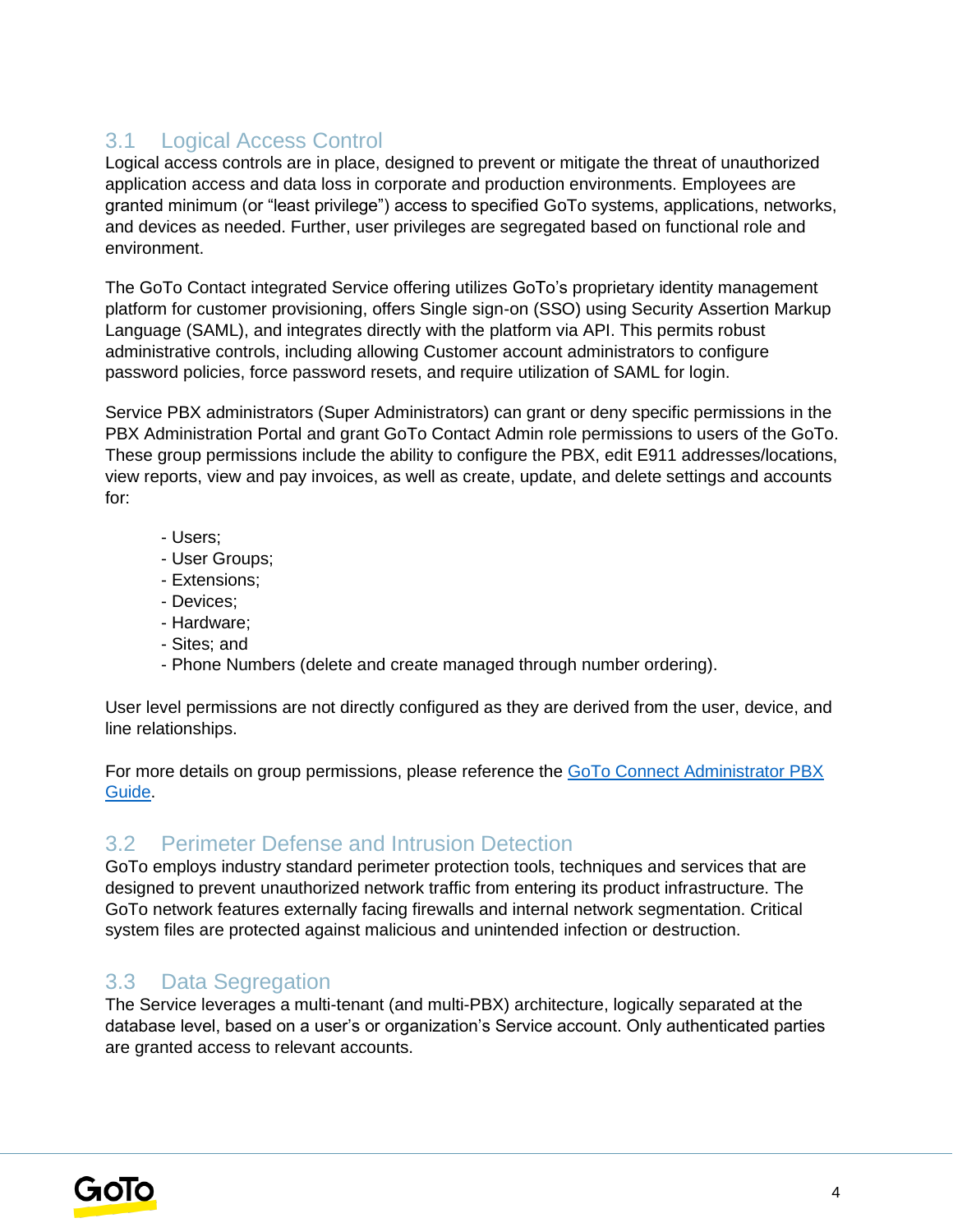## 3.4 Physical Security

#### **Datacenter Physical Security**

GoTo contracts with datacenters to provide physical security and environmental controls for server rooms that house production servers. These controls include:

- Video surveillance and recording
- Multi-factor authentication to highly sensitive areas
- Heating, ventilation and air conditioning temperature control
- Fire suppression and smoke detectors
- Uninterruptible power supply (UPS)
- Raised floors or comprehensive cable management
- Continuous monitoring and alerting
- Protections against common natural and man-made disasters, as required by the geography and location of the relevant datacenter
- Scheduled maintenance and validation of all critical security and environmental controls

GoTo limits physical access to production datacenters to authorized individuals only. Access to an on-premise server room or third-party hosting facility requires the submission of a request through the relevant ticketing system and approval by the appropriate manager, as well as review and approval by Technical Operations. GoTo management reviews physical access logs to datacenters and server rooms on at least a quarterly basis. Additionally, physical access to datacenters is removed upon termination of previously authorized personnel.

#### 3.5 Data Backup, Disaster Recovery and Availability

In order to provide redundancy, call failover, scalability, and high availability, the Service uses a containerized microservice mesh which allows for rapid deployment and scaling of services to satisfy the needs of GoTo's customers. This full-mesh design allows for microservices to selfdiscover and self-recover in the event of an outage at any specific datacenter or in the event of an issue localized geographically on the public Internet. Services are designed to fail-over between datacenters automatically.

The infrastructure is connected between datacenters in the form of "clusters" with interconnectivity of a Virtual Private LAN Service (VPLS)/mesh network. VPLS connections can fail-over to a Dynamic Multipoint Virtual Private Network (DMVPN) in case primary links go offline. Each site has multiple peering connections with the public Internet. All production datacenters are connected in such a manner that internal applications can reach services from any location. Each datacenter is hosted in private hardware (rack blades).

Connectivity to the Public Switch Telephone Network (PSTN) is made from each datacenter location to multiple PSTN Partners/providers via Session Initiation Protocol (SIP) trunks through the public Internet.

In order to provide high availability, GoTo operates a network of datacenters in a fully interconnected mesh. These datacenters operate with a capacity of N+1 datacenters, meaning that the Service has been designed to sustain the failure of the equivalent of one datacenter

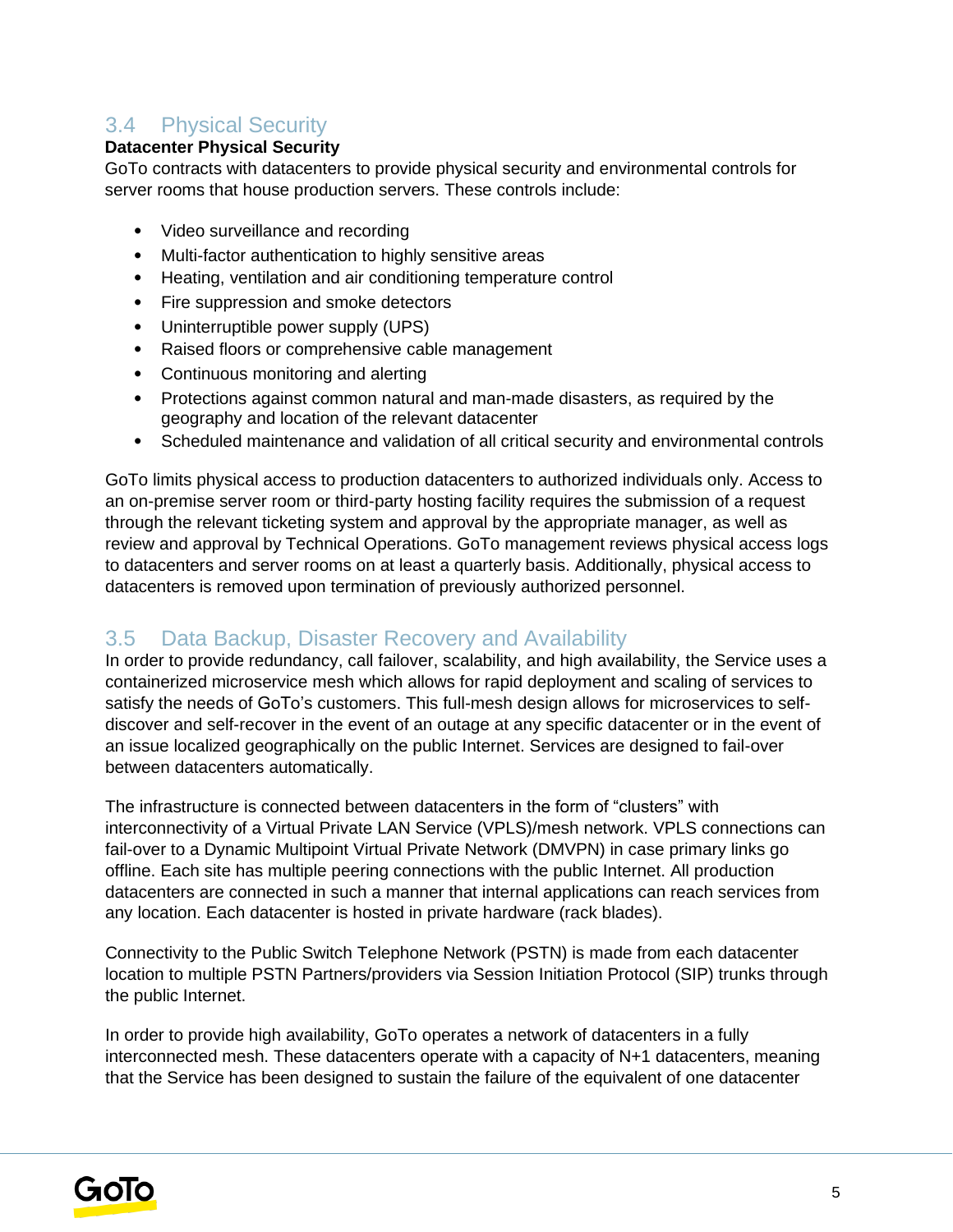worth of capacity, and still have the ability to maintain uptime by automatically forwarding traffic to additional datacenter sites.

#### 3.6 Malware Protection

Anomalous activity alerting capabilities are actively deployed and monitored on the Service. Alerts indicating potential malicious activity are sent to appropriate response teams for resolution or mitigation.

### 3.7 Encryption

GoTo maintains a cryptographic standard that aligns with recommendations from industry groups, government publications, and other reputable standards groups. The cryptographic standard is periodically reviewed, and selected technologies and ciphers may be updated in accordance with the assessed risk and market acceptance of new standards.

#### In-Transit Encryption

The Service provides end-to-end data security measures. The Service is designed to ensure that communication data is not exposed in unencrypted form with communication servers or during transmission across public or private networks.

Internet Engineering Task Force (IETF) standard Transport Layer Security (TLS) protocols are used to protect communication between endpoints. All network traffic flowing in and out of GoTo datacenters, including all Customer Content, is encrypted in transit. See the [Terms of Service](https://www.goto.com/company/legal/terms-and-conditions) for more information.

For their own protection, GoTo recommends that customers configure their browsers to use strong cryptography by default whenever possible and to ensure that operating system and browser security patches are kept up to date.

When TLS connections are established GoTo servers authenticate themselves to clients using public key certificates. TLS is also supported for signaling between physical phones and the Service infrastructure to secure the traffic and communication when supported by Customer equipment. Media is transmitted using Secure Real-time Transport Protocol (sRTP) utilizing shared keys transmitted over Session Initiation Protocol Secure (SIPS) to secure audio traffic. Provisioning information containing the physical phones credentials from the Service's infrastructure to the phones are also secured using TLS.

#### At-Rest Encryption

Customer voicemail recordings, voicemail greetings, and call recordings are encrypted at-rest using 256-bit AES encryption when stored with GoTo's cloud storage

### 3.8 Vulnerability Management

Internal and external system and network vulnerability scanning is conducted on no less than a monthly basis. Dynamic and static application vulnerability testing, as well as penetration testing activities for targeted environments, are also performed periodically. These scanning and testing

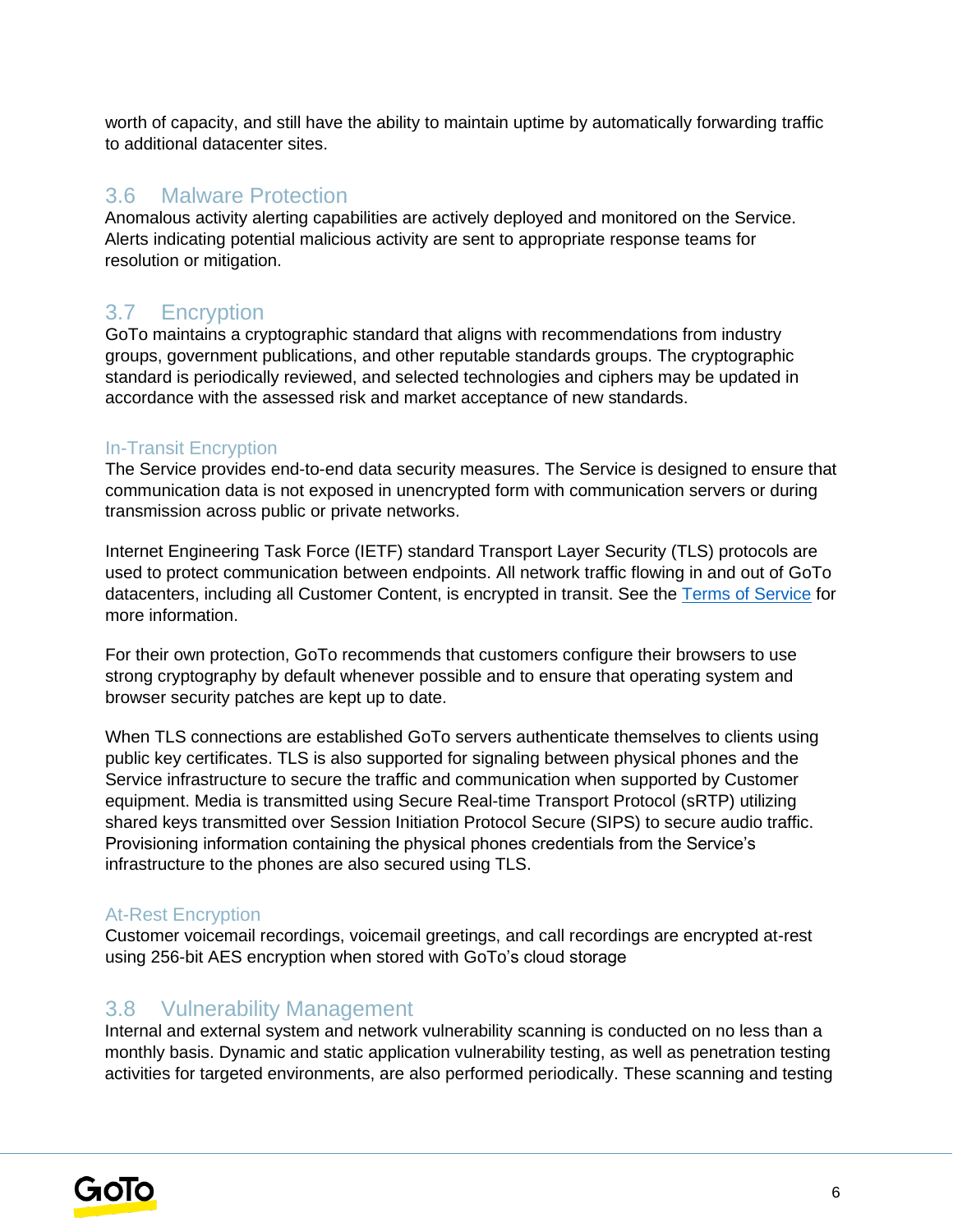results are reported into network monitoring tools and, where appropriate and predicated on the criticality of any identified vulnerabilities, remediation action is taken.

Vulnerabilities are also communicated and managed with monthly and quarterly reports provided to development teams.

### 3.9 Logging and Alerting

GoTo collects identified anomalous or suspicious traffic into relevant security logs in applicable production systems.

## 4 Organizational Controls

GoTo maintains a comprehensive set of organizational and administrative controls designed to protect the security and privacy posture of the service.

### 4.1 Security Policies and Procedures

GoTo maintains a comprehensive set of security policies and procedures aligned with business goals, compliance programs, and overall corporate governance. These policies and procedures are periodically reviewed and updated as necessary to ensure ongoing compliance.

#### 4.2 Standards Compliance

GoTo complies with applicable legal, financial, data privacy, and regulatory requirements, and maintains compliance with the following certifications and external audit reports:

- TRUSTe Enterprise Privacy & Data Governance Practices Certification to address operational privacy and data protection controls that are aligned with key privacy laws and recognized privacy frameworks. To learn more, please visit ou[r](https://blog.logmeininc.com/logmein-furthers-commitment-to-data-privacy-with-truste-enterprise-privacy-certification-seal/?lang=en) [blog post](https://www.goto.com/blog/logmein-furthers-commitment-to-data-privacy-with-truste-enterprise-privacy-certification-seal)[.](https://blog.logmeininc.com/logmein-furthers-commitment-to-data-privacy-with-truste-enterprise-privacy-certification-seal/?lang=en)
- American Institute of Certified Public Accountants' (AICPA) Service Organization Control (SOC) 2 Type 2 attestation report. BSI Cloud Computing Catalogue (C5).
- American Institute of Certified Public Accountants (AICPA) Service Organization Control (SOC) 3 Type II attestation report
- Payment Card Industry Data Security Standard (PCI DSS) compliance for GoTo's eCommerce and payment environments
- Internal controls assessment as required under a Public Company Accounting Oversight Board (PCAOB) annual financial statements audit

## 4.3 Security Operations and Incident Management

GoTo's Security Operations Center (SOC) is staffed by the Security Operations team and is responsible for detecting and responding to security events. The SOC uses security sensors and analysis systems to identify potential issues and has developed an Incident Response Plan that dictates appropriate responses.

The Incident Response Plan is aligned with GoTo's critical communication processes, the Information Security Incident Management Policy, as well as associated standard operating

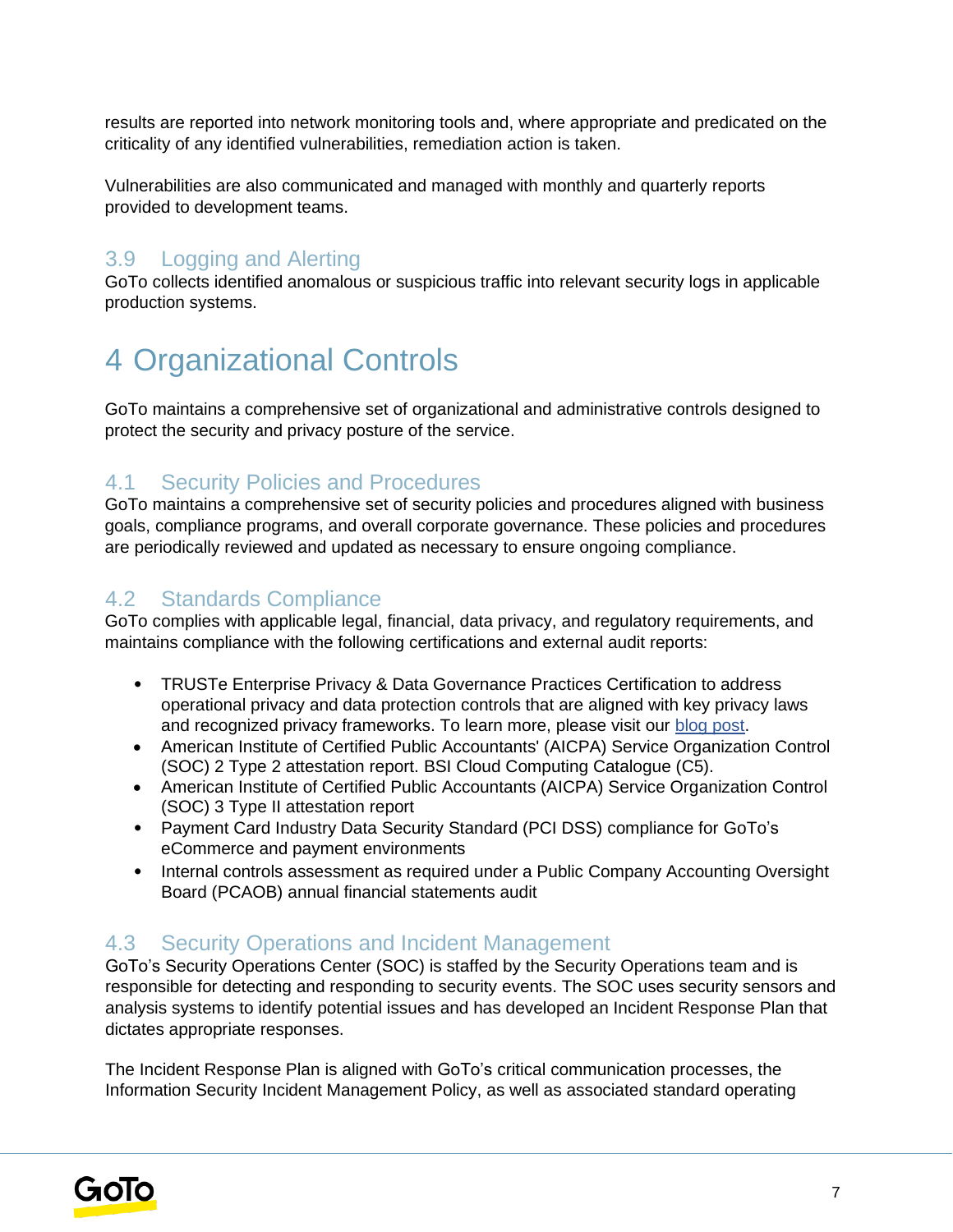procedures. It is designed to manage, identify and resolve suspected or identified security events across its systems and Services. Per the Incident Response Plan, technical personnel are in place to identify potential information security-related events and vulnerabilities and to escalate any suspected or confirmed events to management when appropriate. Employees can report security incidents via email, phone and/or ticket, according to the process documented on the GoTo intranet site. All identified or suspected events are documented and escalated via standardized event tickets and triaged based upon criticality.

## 4.4 Application Security

GoTo's application security program is based on the Microsoft Security Development Lifecycle (SDL) to secure product code. The core elements of this program are manual code reviews, threat modeling, static code analysis, dynamic analysis, and system hardening.

## 4.5 Personnel Security

Background checks, to the extent permitted by applicable law and as appropriate for the position, are performed globally on new employees prior to the date of hire. Results are maintained within an employee's job record. Background check criteria will vary depending upon the laws, job responsibility and leadership level of the potential employee and are subject to the common and acceptable practices of the applicable country.

### 4.6 Security Awareness and Training Programs

New hires are informed of security policies and the GoTo Code of Conduct and Business Ethics at orientation. This mandatory annual security and privacy training is provided to relevant personnel and managed by Talent Development with support from the Security Team.

GoTo employees and temporary workers are informed regularly about security and privacy guidelines, procedures, policies and standards through various mediums including new hire onboarding kits, awareness campaigns, webinars with the CISO, a security champion program and the display of posters and other collateral, rotated at least bi-annually, that illustrate methods for securing data, devices, and facilities.

# 5 Privacy Practices

GoTo takes the privacy of its Customers, the subscribers to the GoTo Services, and end users very seriously and is committed to disclosing relevant data handling and management practices in an open and transparent manner.

### 5.1 GDPR

The General Data Protection Regulation (GDPR) is a European Union (EU) law on data protection and privacy for individuals within the European Union. GDPR aims primarily to give control to its citizens and residents over their personal data and to simplify the regulatory environment across the EU. GoTo Contact is compliant with the applicable provisions of GDPR. For more information, please visit [https://www.goto.com/company/trust/privacy.](https://www.goto.com/company/trust/privacy)

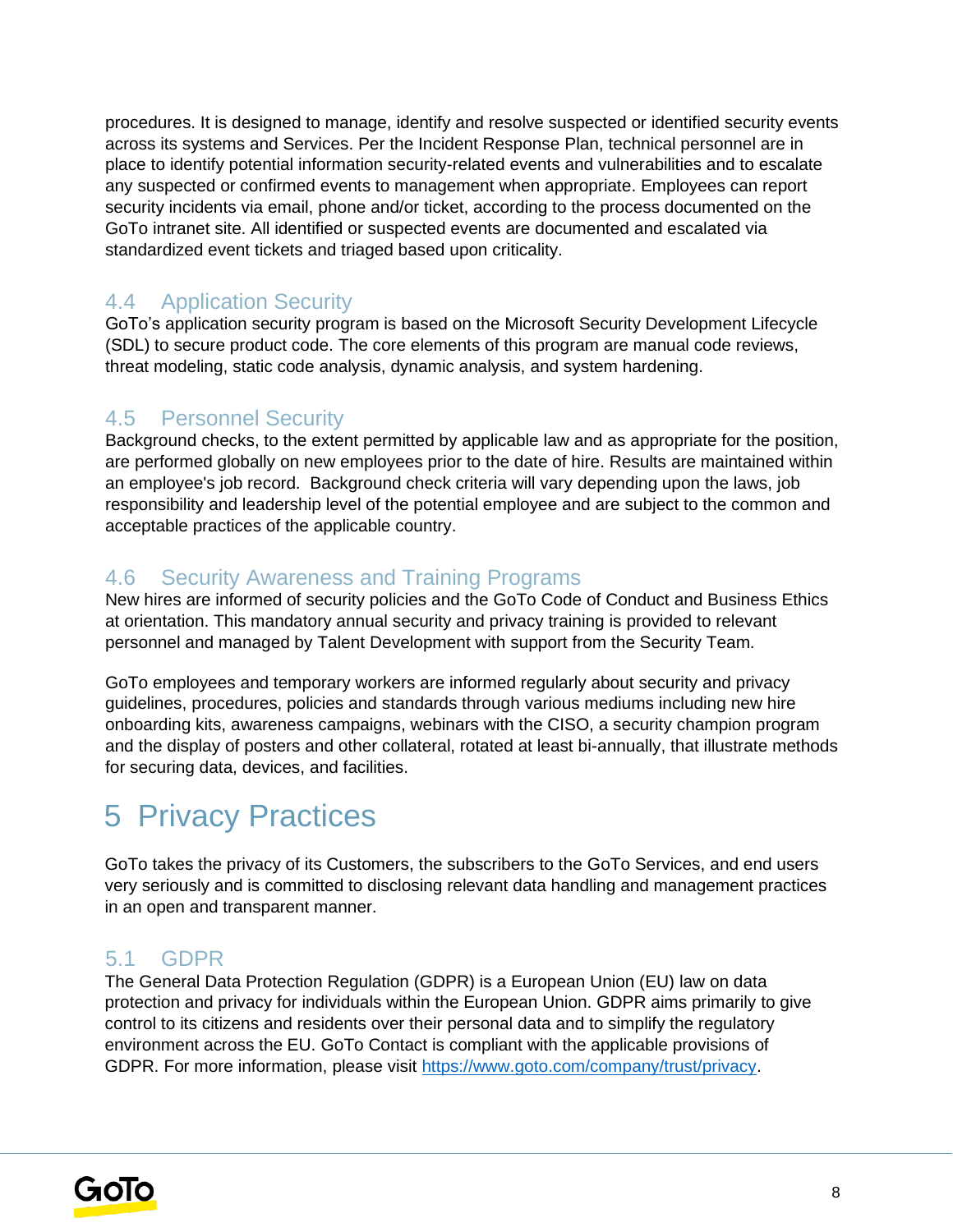### 5.2 CCPA

GoTo hereby represents and warrants that it is in compliance with the California Consumer Privacy Act (CCPA). For more information, please visit [https://www.goto.com/company/trust/privacy.](https://www.goto.com/company/trust/privacy)

### 5.3 Data Protection and Privacy Policy

GoTo is pleased to offer a comprehensive, global [Data Processing Addendum](https://www.goto.com/company/legal) (DPA), available in [English](https://www.docusign.net/Member/PowerFormSigning.aspx?PowerFormId=87db4c61-3929-4ccb-ab58-b202e064c4a1) and [German,](https://www.docusign.net/Member/PowerFormSigning.aspx?PowerFormId=29541afa-3cf0-4d7c-90f8-e971a0866b8e&env=na1) to meet the requirements of the GDPR, CCPA, and beyond and which governs GoTo's processing of Personal Data.

Specifically, our DPA incorporates several GDPR-focused data privacy protections, including: (a) data processing details, sub-processor disclosures, etc. as required under Article 28; (b) EU Standard Contractual Clauses (also known as the EU Model Clauses); and (c) inclusion of GoTo's technical and organizational measures. Additionally, to account for CCPA, we have updated our global DPA to include: (a) revised definitions which are mapped to CCPA; (b) access and deletion rights; and (c) warranties that GoTo will not sell our users' 'personal information.'

For visitors to our webpages, GoTo discloses the types of information it collects and uses to provide, maintain, enhance, and secure its Services in its **Privacy Policy** on the public website. The company may, from time to time, update the Privacy Policy to reflect changes to its information practices and/or changes in applicable law, but will provide notice on its website for any material changes prior to any such change taking effect.

#### 5.4 Transfer Frameworks

GoTo has a robust global data protection program which takes into account applicable laws and supports lawful international transfers under the following frameworks:

#### 5.4.1. Standard Contractual Clauses

The Standard Contractual Clauses (or "SCCs") are standardized contractual terms, recognized and adopted by the European Commission, whose primary purpose are to ensure that any personal data leaving the European Economic Area ("EEA") will be transferred in compliance with EU data-protection law. GoTo has invested in a worldclass data privacy program designed to meet the exacting requirements of the SCCs for the transfer of personal data. GoTo offers customers SCCs, sometimes referred to as EU Model Clauses, that make specific guarantees around transfers of personal data for in-scope GoTo services as part of its global DPA. Execution of the SCCs helps ensure that GoTo customers can freely move data from the EEA to the rest of the world.

#### Supplemental Measures

In addition to the measures specified in these TOMs, GoTo has created the following [FAQ](https://logmeincdn.azureedge.net/legal/international-data-transfers-faq.pdf) designed to outline its supplemental measures utilized to support lawful transfers under Chapter 5 of the GDPR and address and guide any "case-by-case" analyses recommended by the European Court of Justice in conjunction with the SCCs.

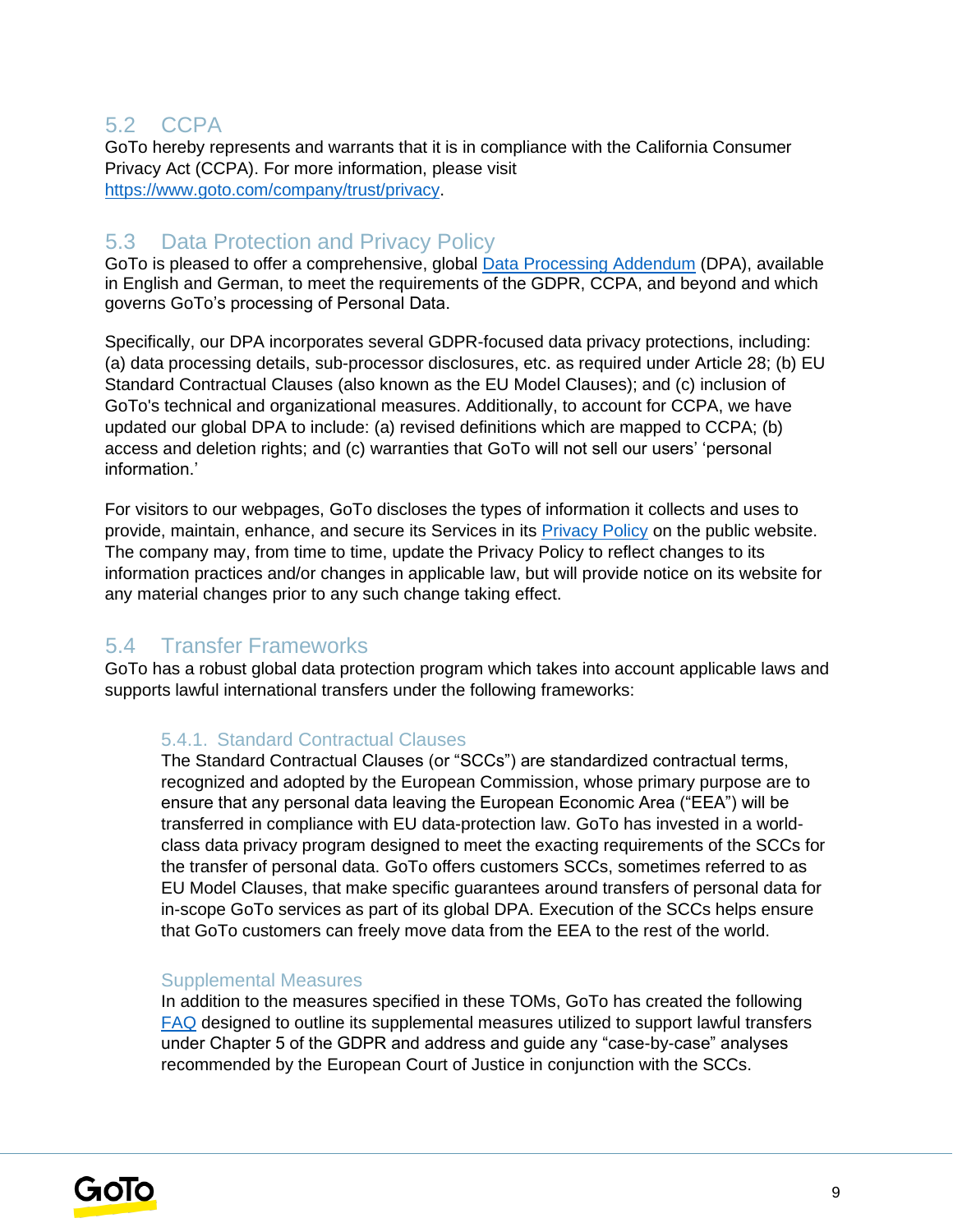#### 5.4.2. APEC CBPR and PRP Certifications

GoTo has additionally obtained Asia-Pacific Economic Cooperation ("APEC") Cross-Border Privacy Rules ("CBPR") and Privacy Recognition for Processors ("PRP") certifications. The APEC CBPR and PRP frameworks are the first data regulation frameworks approved for the transfer of personal data across APEC-member countries and were obtained and independently validated through TrustArc, an APEC-approved third-party leader in data protection compliance.

#### 5.5 Return and Deletion of Customer Content

Customers may request the return or deletion of their Content through standardized interfaces at any time. If these interfaces are not available or GoTo is otherwise unable to complete the request, GoTo will make a commercially reasonable effort to support the Customer, subject to technical feasibility, in the retrieval or deletion of their Content. Customer Content will be deleted within thirty (30) days of Customer request. Upon expiration or termination of a Customer's account, Customer's Content shall automatically be deleted thirty (30) days after the effective date of the account expiration or termination. Upon written request, GoTo will certify to such Content deletion.

### 5.6 Sensitive Data

While GoTo aims to protect and safeguard all Customer Content, regulatory and contractual limitations require us to restrict the use of GoTo Contact for certain types of information. Unless Customer has written permission from GoTo, the following data must not be uploaded or generated to GoTo Contact:

- Government-issued identification numbers and images of identification documents.
- Information related to an individual's health, including, but not limited to, Personal Health Information (PHI) as identified in the U.S. Health Insurance Portability and Accountability Act (HIPAA), as well as other relevant applicable laws and regulations.
- Information related to financial accounts and payment instruments, including but not limited to – credit card data. The only general exception to this provision extends to explicitly identified payment forms and pages that are used by GoTo to collect payment for the Service.
- Any information especially protected by applicable laws and regulation, specifically information about individual's race, ethnicity, religious or political beliefs, organizational memberships, etc.

## 5.7 Tracking and Analytics

GoTo is continuously improving its websites and products using third-party web analytics tools which help GoTo understand how visitors use its websites, desktop tools, and mobile applications, as well as user preferences and problems. For further details please reference the [Privacy Policy](https://www.goto.com/company/legal/privacy)[.](https://www.logmein.com/legal/privacy)